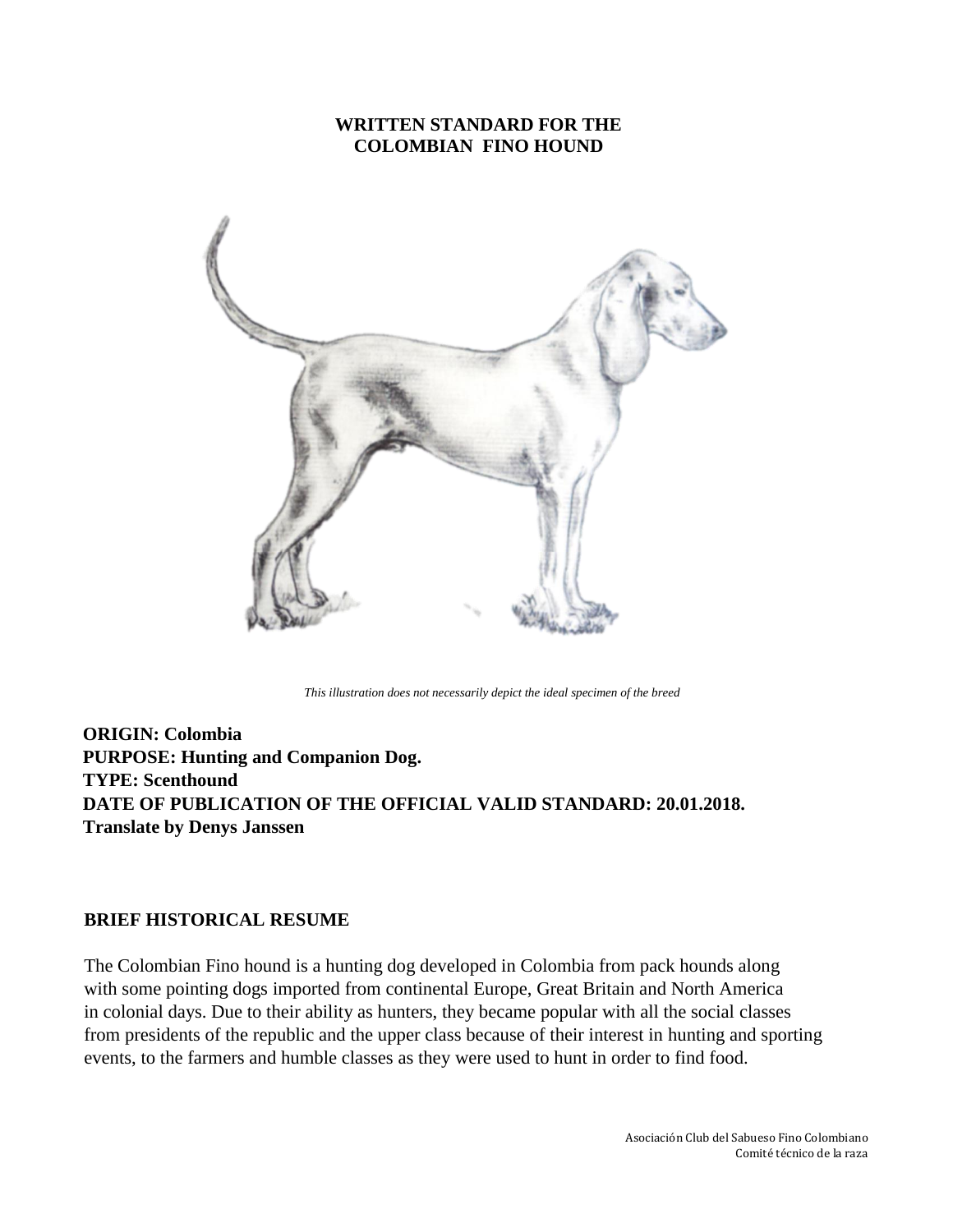For over 200 years these hunting dogs have been used in Colombia to find their prey and they are equally adapted to the diverse geographical areas and climates of the country.

**GENERAL APPEARANCE:** Typical "howling" dog with long ears and tail; passionate hunters, rustic of medium to large size and rectangular proportions. Coat is short and comes in a variety of colours.

**IMPORTANT MEASUREMENTS:** Proportions: 10: 11.5 height at withers to length. Depth of chest is slightly less than the distance from the chest to ground. Head proportions - length of muzzle can be slightly less than that of the skull.

**TEMPERAMENT:** Stubborn and obstinate while hunting, at home he is affectionate with children and makes a wonderful companion. Due to his hunting nature he is capable of working with and/or living with other dogs and is friendly towards strangers

**HEAD:** Head shape is harmonious and in proportion to the body.

# **CRANIAL REGION:**

**Skull:** Cranial planes somewhat divergent. Seen from the front the skull is slightly domed. A prominent occiput is highly desirable

**Stop**: A moderate stop is present

# **FACIAL AREA**:

**Nose:** Large, well-devoped, ample nostrils. Either black or brown.

**Muzzle:** Medium length, slightly shorter than the skull, straight. Seen from above it is rectangular.

Lips: The flews should not be thick nor hanging. Upper lip covers the lower one.

**Bite:** Scissor bite preferred but an even bite is acceptable. Complete dentition.

**Cheeks:** Flat.

**Eyes:** Almond-shaped with a sweet expression. All eye colours are acceptable depending on and in accordance with coat colour. Blue eyes and eyes of different colours are not allowed.

**Ears:** Long, broad, hanging from a medium set (on a level with the eye). When pulled forward they should reach at least to the nose and have a rounded tip.

**NECK:** Strong or moderate length set well into shoulders forming a slightly arched shape. Some loose skin on the underside of the neck not to be penalised.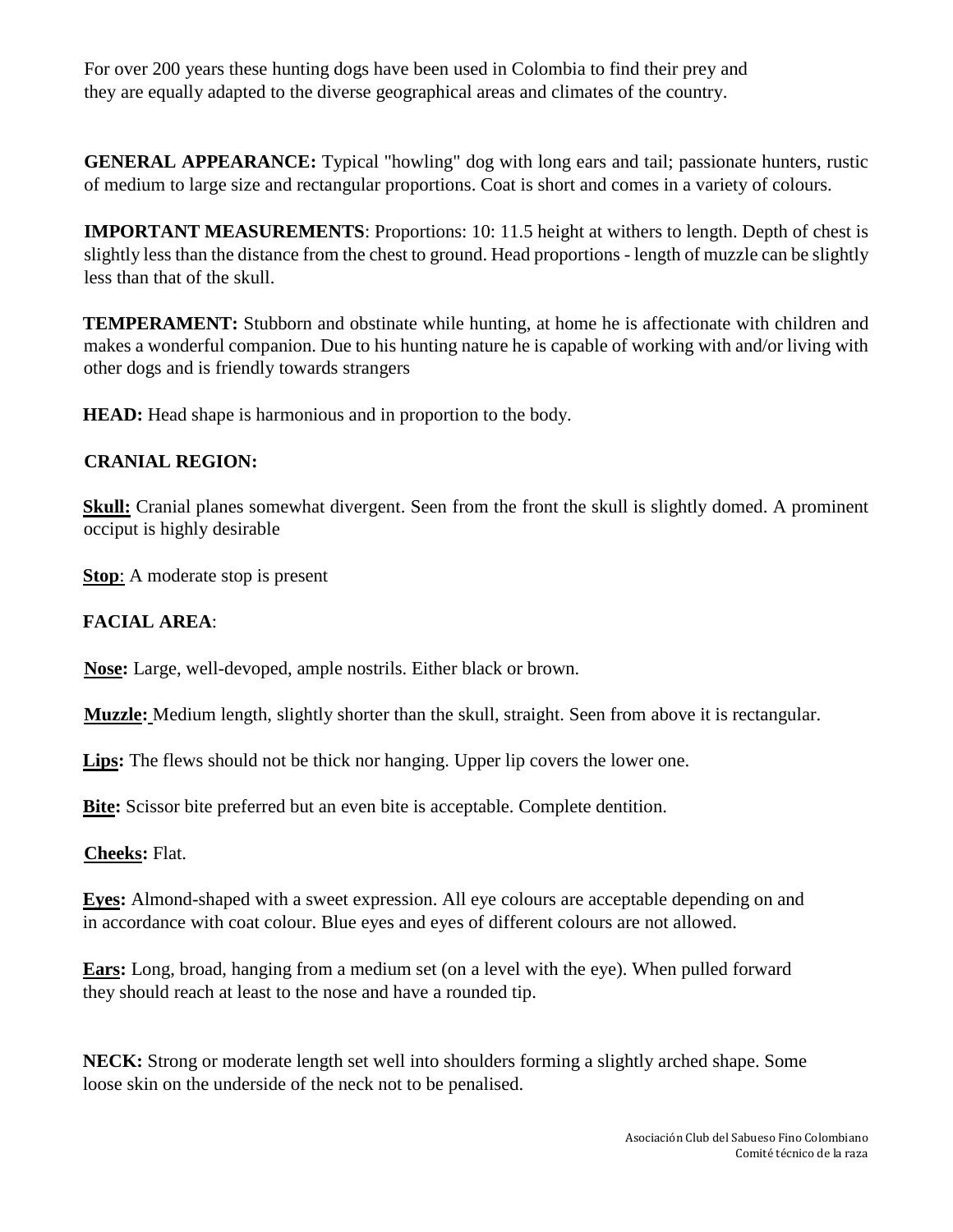**BODY:** Rectangular and of medium build.

**Topline:** Topline slopes gently from the withers to the croup which is slightly higher.

**Withers:** The withers should be well defined.

**Loin:** Short and strong.

**Croup:** Lf medium length and should be slightly higher than the withers.

**Chest:** Moderately wide with a noticeable prow. Should descend to the elbows. Ribs moderately arched and extending well back.

**Underline:** Defined tuck up.

**TAIL:** Long, reaching to beyond the point of hock. No brush should be present.

### **LIMBS:**

**FOREQUARTERS:** Well muscled with good strong bone.

**Shoulders:** Well angulated with the scapula being slightly longer than the humerus

**Forelegs:** Of medium length with strong bone.

**Elbows:** Should neither be turned out nor too close to the body.

**Carpus (wrist):** Moderately angulated.

**Forefeet:** Medium sized, tough with resistant nails and pads.

**REAR QUARTERS:** Strong, well angulated, muscular. Hocks should not be too long.

**Thighs**: Long with strong but lean musculature.

**Hocks**: Strong, well let down and seen from behind they should be parallel.

**Rear feet:** Same as forefeet.

**MOVEMENT:** Agile, smooth and effortless with good reach and drive and a smooth trot.

**SKIN:** Of fine texture and elastic.

**COAT:**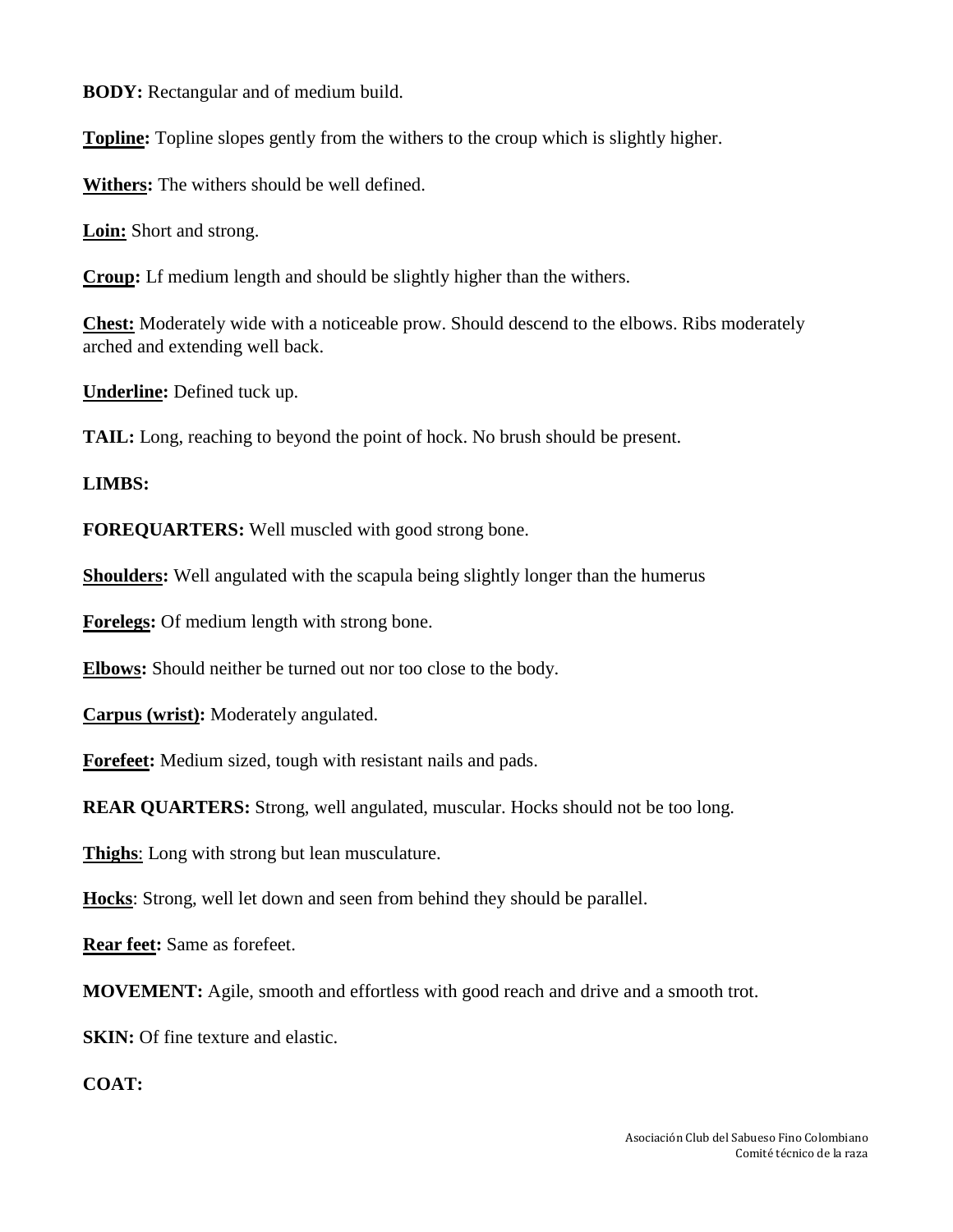**Coat:** Straight, shiny. There should be no brush on the tail.

**Colour:** The Colombian Fino comes in a wide variety of colours.

Red, black, white, brown, brindle. Different shades, tones, patterns and combinations of these colours are acceptable.

## **SIZE/ WEIGHT**

Due to the diversity of preys for this hunting dogs, there is a difference in size which is NOT a determining factor when appreciating the quality of dogs of this breed, in conformation shows they are divided into 2 varieties :

*Colombian Fino Hound (Standard):* Desired height at withers: 45 cm up to 50 cm with a tolerance of -2 cm. Weight: between 15 - 25 Kg.

*Colombian Fino Hound (Large):* height at withers over 51 cm up to 58 cm with a tolerance of +2 cm. Weight: between 25 - 35 Kg.

NOTE: The "Large" variety are usually more robust.

**FAULTS:** Any deviation from the above standard is considered a fault depending on the seriousness of the fault.

### **MINOR FAULTS**

- Short ears (ears that look long but do not reach to the point of the nose when stretched forward)
- High set ears
- Short tail (not reaching to at least the point of hock
- Tailset (too high or too low)
- Elbows (in or out at elbow)
- Level topline
- Too high a croup

### **SERIOUS FAULTS**

- Under or over size limitations (including the tolerance stipulated)
- Excess skin hanging flews, too heavy in dewlap, drooping eyelids

### **DISQUALIFYING FAULTS**

- Agressiveness or extreme timidity
- Short-haired specimens with too much coat (e.g. brush on tail)
- Dogs with a long coat that forms tufts of hair ears or tail
- Lack of type
- Albinism